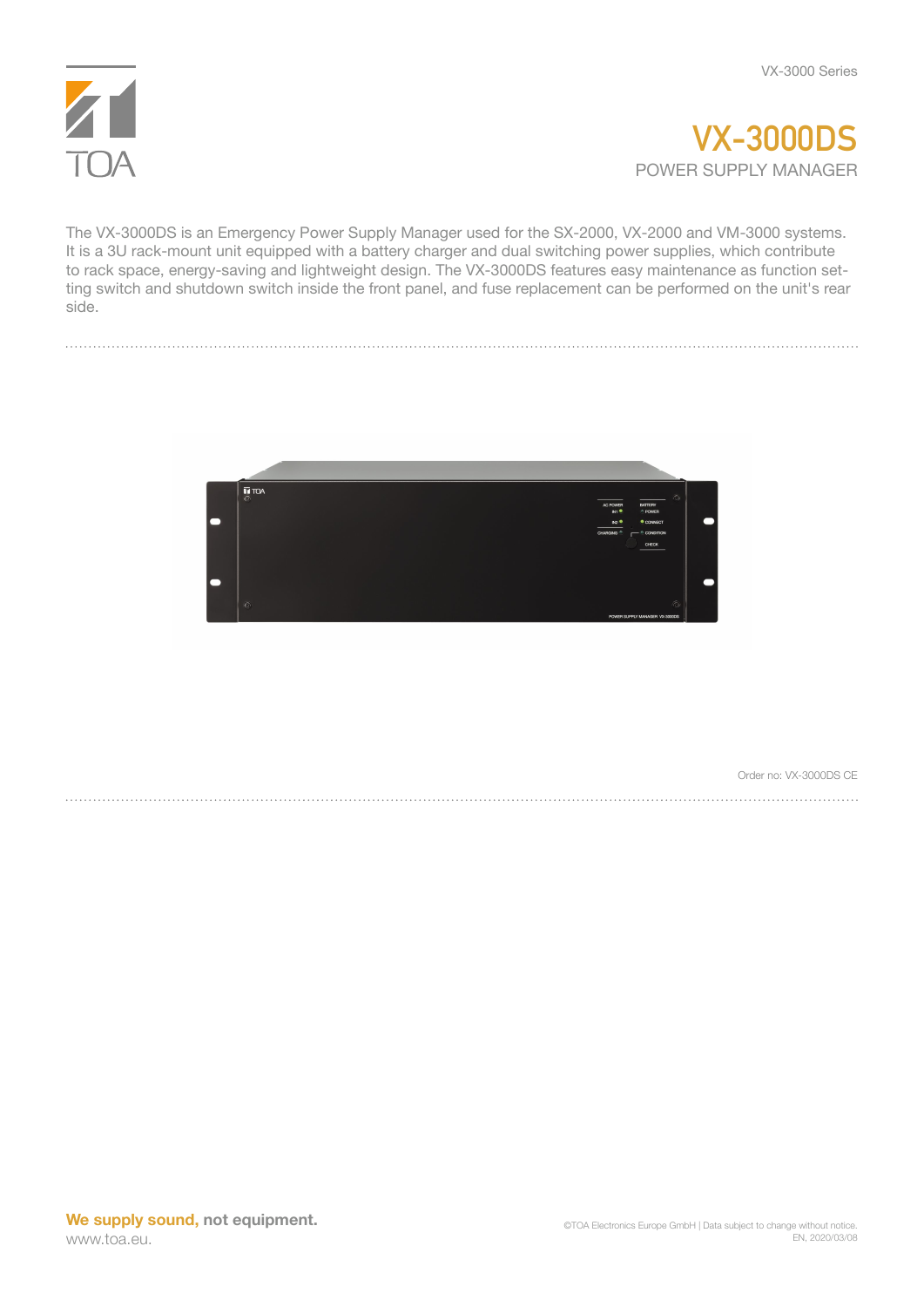

## **VX-3000DS** POWER SUPPLY MANAGER

## Specifications

| Power source                          | 220 - 230 V AC, 50 / 60 Hz                                                                                                                                                                                                                                                               |
|---------------------------------------|------------------------------------------------------------------------------------------------------------------------------------------------------------------------------------------------------------------------------------------------------------------------------------------|
| Power consumption                     | 2800 W max.(at rated output with charging), 350 W (EN 60065)                                                                                                                                                                                                                             |
| Outputs                               | DC power output:<br>8 x 31 V (19 - 33 V) 25 A max. each, M4 screw terminal, distance between barriers: 11 mm<br>$3 \times 31$ V (19 – 33 V) 5 A max. each, removable terminal block ( $3 \times 2$ pins)<br>$1 \times 24$ V (16 – 25 V) 0.3 A max., removable terminal block (1 x 2 pins |
| Charging method                       | Temperature compensated trickle charging                                                                                                                                                                                                                                                 |
| Charging output voltage               | 27.3 V $\pm$ 0.3 V (at 25 °C), Temperature correction coefficient: -40 mV/ °C                                                                                                                                                                                                            |
| Battery connection                    | One each positive and negative terminal, applicable cable diameter: AWG 6 – AWG 0 (AWG 1/0) (16 mm2 – 50 mm2)Line resistance<br>within $4 \text{ m}\Omega / \text{total}$                                                                                                                |
| Control connector                     | RJ45 female connector for connecting the system and cascade connectionShielded Twisted-pair straight cable (TIA/EIA-568A<br>standard)                                                                                                                                                    |
| <b>DS LINK IN/OUT</b>                 | Type of control signal: Battery check, AC power status, DC power status, charging circuit failure, battery failure, and communication                                                                                                                                                    |
| Panel indicator                       | AC power IN 1, IN 2 (Green), Charging (Green), Battery power (Green), Battery connect (Green), Battery condition (Green)                                                                                                                                                                 |
| Weight                                | 11,8 kg                                                                                                                                                                                                                                                                                  |
| Certificates                          | <b>EN 54-4</b>                                                                                                                                                                                                                                                                           |
| Dimensions $(W \times H \times D)$    | 482 x 132,6 x 400,5 mm                                                                                                                                                                                                                                                                   |
| Dimensions ( $\varnothing \times D$ ) | x 400.5 mm                                                                                                                                                                                                                                                                               |
| Gross weight                          | 15,5 kg                                                                                                                                                                                                                                                                                  |
| Finish                                | Steel plate, surface-treated, 30% gloss, paint, black                                                                                                                                                                                                                                    |
| Operating humidity                    | 90 % RH or less (no condensation)                                                                                                                                                                                                                                                        |
| Operating temperature                 | $-5$ °C to $+45$ °C                                                                                                                                                                                                                                                                      |